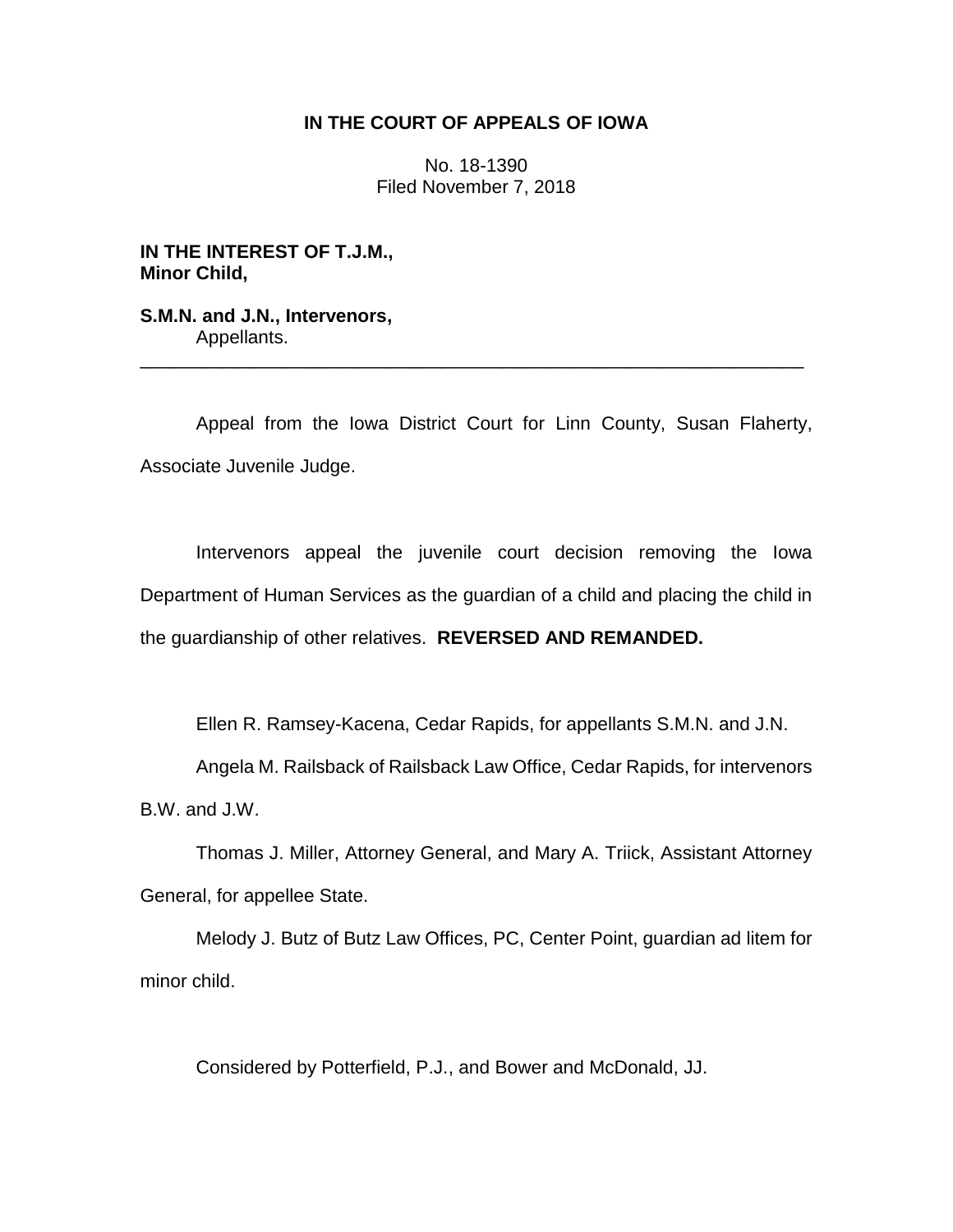#### **BOWER, Judge.**

Intervenors S.M.N. and J.N. appeal the juvenile court decision removing the Iowa Department of Human Services (DHS) as the guardian of a child and placing the child in the guardianship of other relatives. We conclude DHS did not act unreasonably, irresponsibly, or contrary to the best interests of the child when it determined the child should be permanently placed in the home of the maternal aunt. We reverse the juvenile court's decision removing DHS as the guardian of the child and placing the child in the guardianship and custody of the maternal great-uncle.

#### **I. Background Facts & Proceedings**

S.M., mother, and T.J., father, are the parents of T.J.M., born in 2013. The mother has another child, S.J.M., who was born in 2014. The children were removed on April 7, 2016, due to the parents' use of illegal drugs and domestic violence in the home. T.J.M. was placed with an aunt, Se.M. S.J.M. was placed with her father, J.S.

On April 10, 2016, S.M. gave birth to Z.M.S. The father of Z.M.S. is W.G. The child was born prematurely and had extensive medical problems. Z.M.S. tested positive for methamphetamine at birth and was removed from the mother's care. Z.M.S. was placed with a maternal aunt, S.M.N., and her husband, J.N.<sup>1</sup>

Se.M. informed DHS she did not intend to be a long-term placement for T.J.M. Initially, S.M.N. stated she did not believe she could care for T.J.M. due to the extensive care Z.M.S. needed. The DHS caseworker, Debby Bailey,

 $\overline{a}$ 

<sup>&</sup>lt;sup>1</sup> We will refer to S.M.N. and J.N. together as the maternal aunt.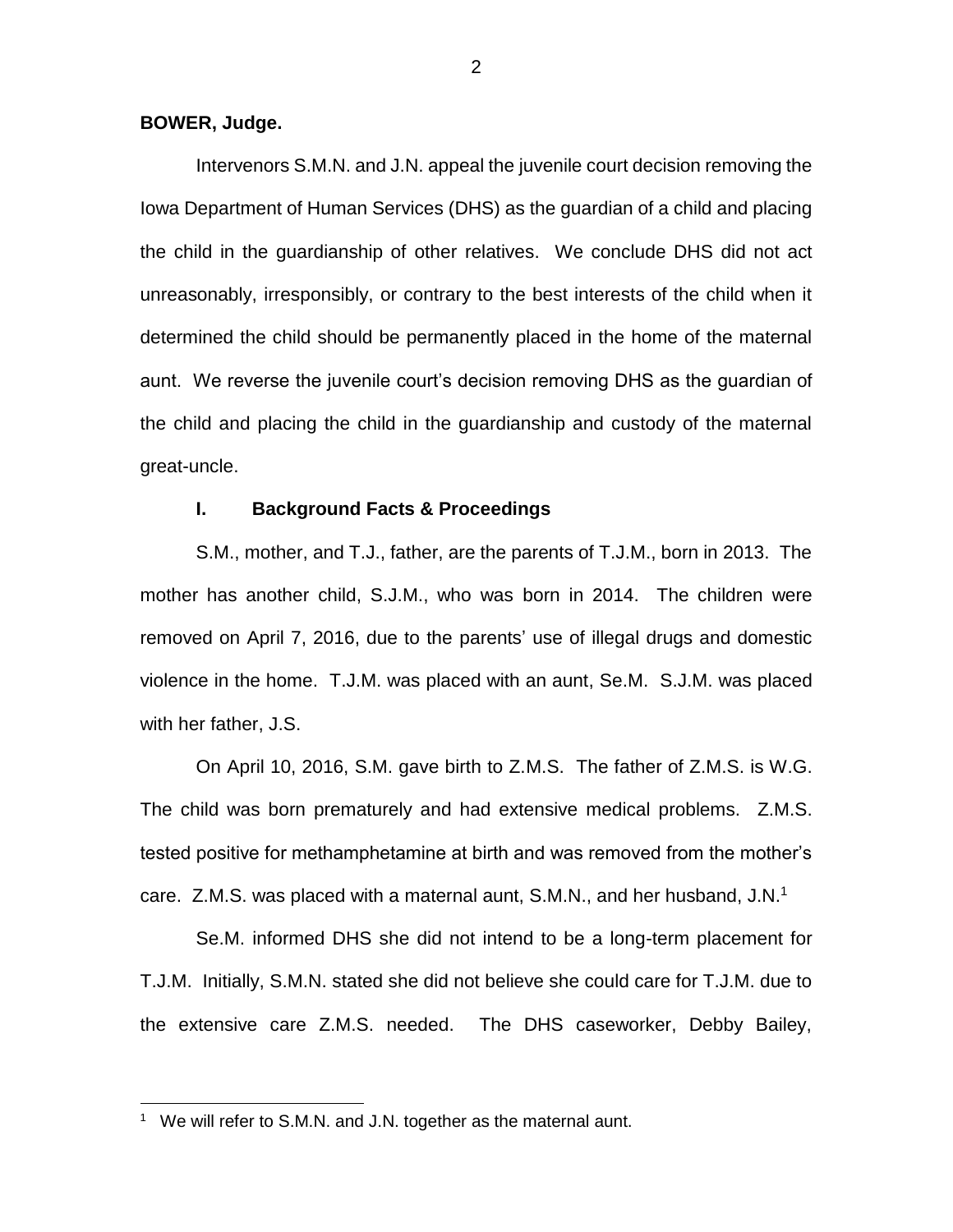approached a maternal great-uncle, B.W., and his wife,  $J.W.^2$  who stated they could not take T.J.M. immediately because they were moving. In January 2017, Bailey decided to move T.J.M. to the home of the maternal great-uncle, based on her belief T.J.M. and Z.M.S. should be in separate homes so they could each get more individual attention. Within a few days, the maternal aunt stated Z.M.S. had improved to the point where she could also care for T.J.M. Bailey decided not to move T.J.M. at that time, stating the child's permanent placement would be determined later. She testified she knew she did not have the ability to determine the child's permanent placement and this decision would be made by the DHS adoption unit.

On July 28, 2017, the juvenile court terminated the parental rights of S.M.,

T.J., and W.G.<sup>3</sup> The termination order provided:

That custody and guardianship of the children is placed with the Department of Human Services for purposes of continued placement according to the prior orders of this Court and for preadoptive placement. The Department of Human Services is ordered to prepare an amended case permanency plan within thirty days of the date of this order setting out the change to termination of parental rights and preadoptive placement.

The court determined S.J.M. "shall continue in the care and custody of her father,"

J.S.

 $\overline{a}$ 

After the termination, both the maternal great-uncle and maternal aunt expressed an interest in adopting T.J.M. The case was transferred from Bailey to Brianne Arends, who worked in the DHS adoption unit. Based on Iowa Code

 $2$  We will refer to B.W. and J.W. together as the maternal great-uncle.

 $3\,$  S.M. appealed the termination of her parental rights. The juvenile court's decision was affirmed on appeal. *See In re T.J.M.*, No. 17-1285, 2017 WL 4570514, at \*2 (Iowa Ct. App. Oct. 11, 2017).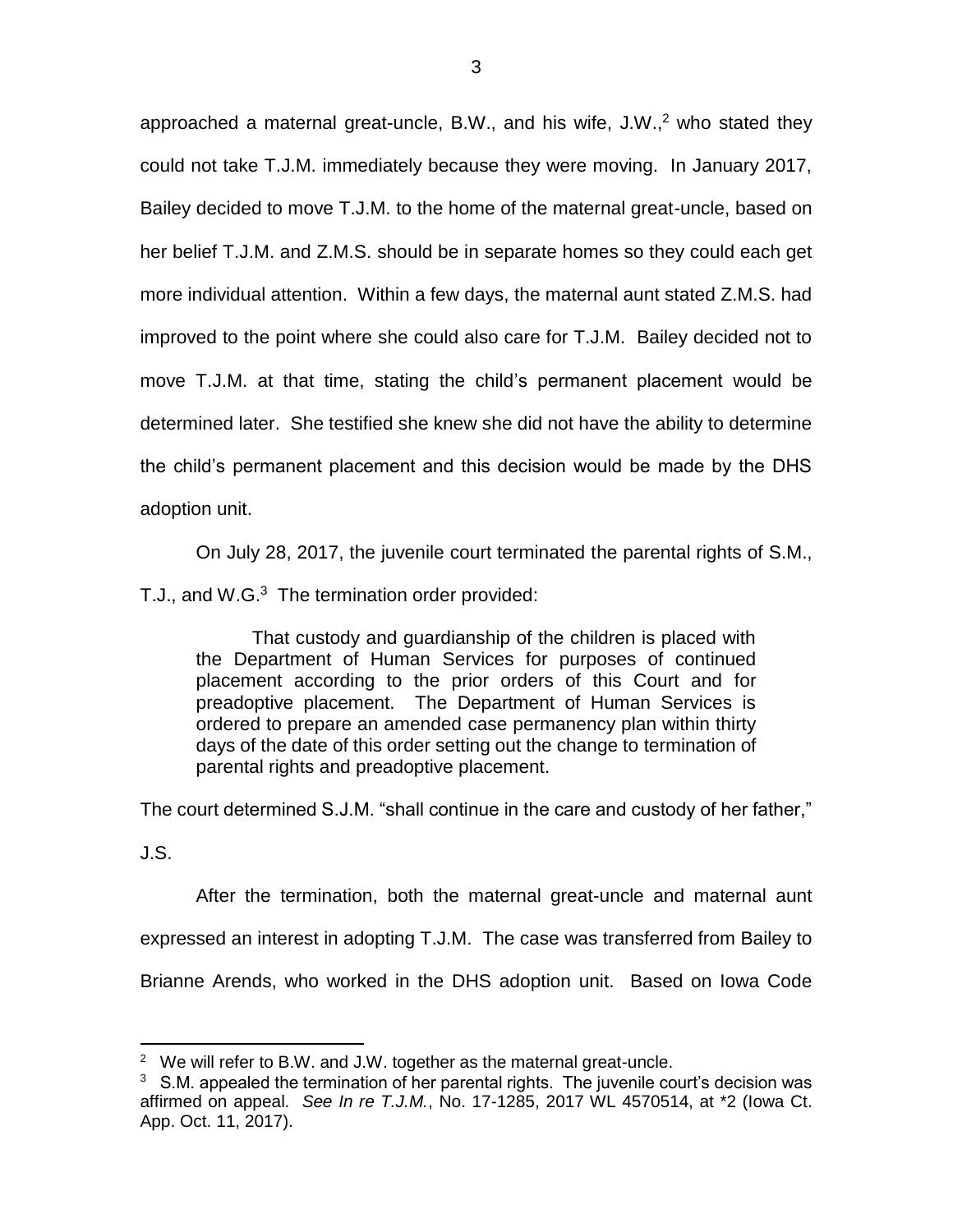section 232.108 (2017) and DHS guidelines, which state a preference for placing a child with siblings, Arends determined there needed to be serious consideration to having T.J.M. and Z.M.S. live in the same home. A physician stated Z.M.S. should not be exposed to pet dander and the maternal great-uncle has several pets, so Z.M.S. did not visit the great-uncle's home. Although T.J.M. had been spending some time in the maternal aunt's home on an informal basis, a formal visitation schedule was initiated in September 2017. T.J.M. developed a strong bond with Z.M.S. and the maternal aunt's family.

DHS issued a case plan on January 2, 2018, stating:

After much contemplation regarding the best interest of both children, both in the short term and long term, the Department has officially selected [the maternal aunt] as the adoptive placement for both [T.J.M.] and [Z.M.S.]. This was a difficult decision based upon the amount of time [T.J.M.] has spent in the home of [the maternal great-uncle] and their great care of [T.J.M.] during the time she has been in their home. The decision was made for the following reasons:

(1) [The maternal aunt] had expressed a desire to be a placement option for [T.J.M.], including at court early on in the case; however, for unknown reasons [T.J.M.] was not placed with [the maternal aunt] at that time. [The maternal aunt] has shown a desire and ability to maintain a relationship with [T.J.M.] while [T.J.M.] was placed with [the maternal great-uncle]

(2) Each party has expressed that [T.J.M.] and [Z.M.S.] are bonded and that they love each other. It is apparent from this worker's direct observation that this is true. While each of the children was born prematurely and [Z.M.S.] was born positive for methamphetamine, they do not have current special needs that prevent them from being able to be located together safely and still have each of their individual needs met. [The maternal aunt] ha[s] expressed that [she is] aware of behaviors that could develop and [is] prepared to handle them if they do by reaching out to community resources and other family members as needed.

(3) [T.J.M.] appears comfortable with [the maternal greatuncle] and provides them with affection and also appears comfortable with [the maternal aunt] and provides them with affection. [T.J.M.] appears to love and is bonded to both couples. [T.J.M.] appears to be capable of secure attachments and has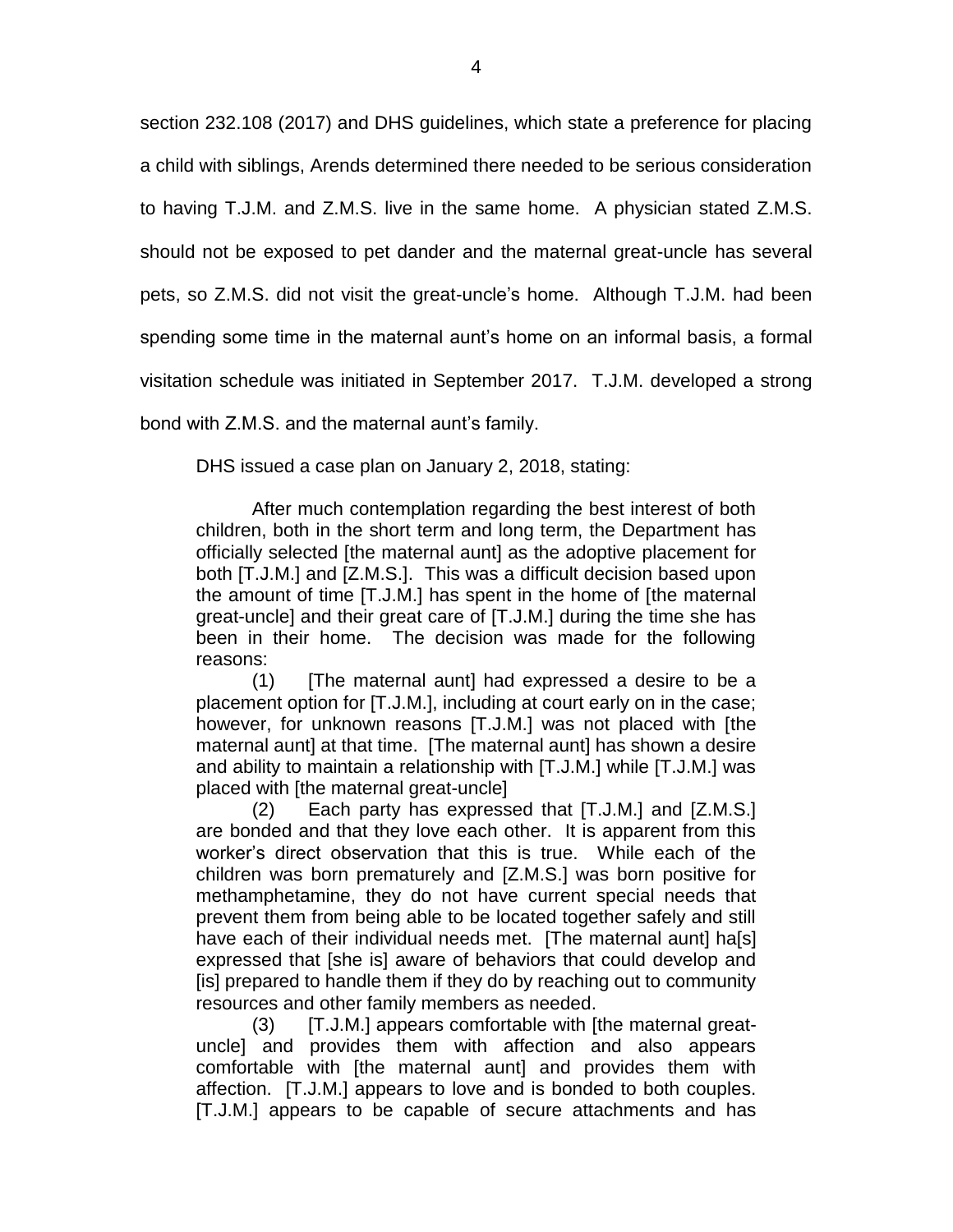developed this type of attachment with both couples, and it appears that she identifies that regardless of where she is staying her needs will be met. For this reason, the Department has determined that while [T.J.M.] will be sad and will miss [the maternal great-uncle], it will not be unduly difficult for her to transition fully into [the maternal aunt's]'s care on a permanent basis. This transition will be made even easier if both couples remain committed to maintaining family connections for [T.J.M.] throughout the transition and post-adoption.

The maternal great-uncle filed a motion to intervene in the juvenile court proceedings. He claimed T.J.M. began "showing signs of significant emotional stress and trauma," when DHS increased her visits with the maternal aunt and asked to have the visits stayed. The maternal great-uncle claimed DHS should be removed as the custodian and guardian of T.J.M. and the child should be placed in his custody. DHS resisted the motion to intervene, noting T.J.M. had "already been informed of the selection decision and ha[d] already started to transition into the selected home." Additionally, the maternal aunt filed an application to intervene and requested T.J.M. be immediately placed in her care. The guardian ad litem (GAL) recommended T.J.M. remain with the maternal great-uncle, stating Z.M.S. had significant medical needs and because of this T.J.M. may not get adequate attention in the home of the maternal aunt.

A combined hearing on these matters was held over a period of three days. Testimony was provided by B.W., J.W., S.M.N., J.N., J.S., Se.M., Bailey, Arends, the child's preschool teacher, an expert on sibling bonds, and a former DHS worker who assessed only the bond between T.J.M. and the great-uncle.

The juvenile court entered a decision on July 30, 2018. The court stated, "[T.J.M.] has two sets of appropriate, loving maternal relatives seeking to adopt her." The court found, however, the maternal great-uncle had been led to believe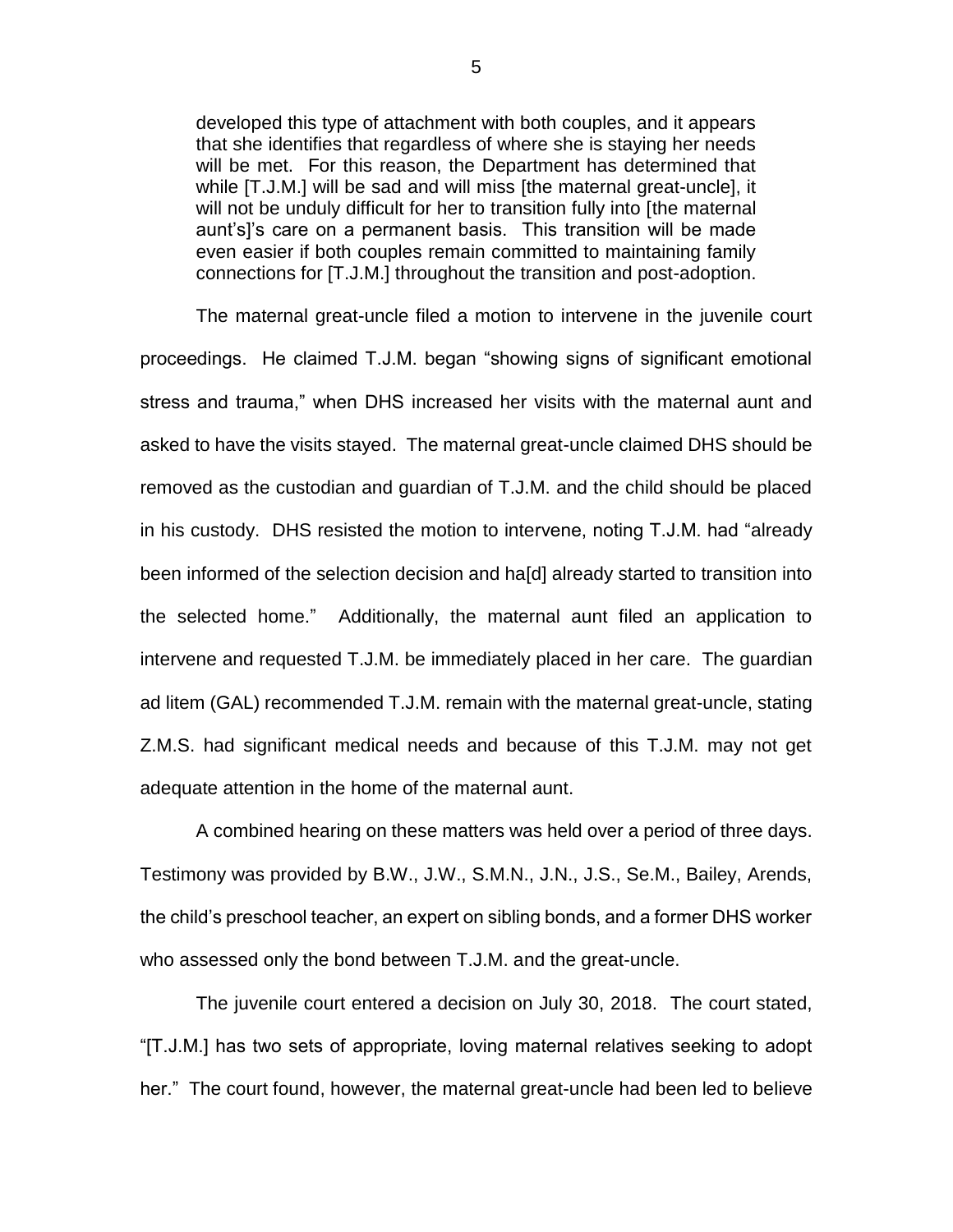if T.J.M. was not returned to her mother, she would be permanently placed with

him. The court concluded:

[T]he actions of the Department of Human Services in disrupting the concurrent plan for this child was not reasonable under the circumstances. It is not reasonable that a concurrent plan developed and, in fact, implemented, by the Department of Human Services prior to the termination of parental rights, is then discarded as not in the child's best interest, by the same Department of Human Services in the adoption selection process. . . . [DHS] should provide consistency in the decision making for the life of the case, particularly in critical areas that affect attachments and bonding. Here, clearly, that continuity in decision making and concurrent planning failed and such a failure is unreasonable under the circumstances.

The court determined DHS should be removed as the guardian of the child and the maternal great-uncle should be granted custody and guardianship of T.J.M. The maternal aunt appealed the decision of the juvenile court.

## **II. Standard of Review**

"Our review of this juvenile case is de novo." *In re E.G.* (*E.G. II*), 745 N.W.2d 741, 743 (Iowa Ct. App. 2007). "We review both the facts and the law and adjudicate rights anew." *Id.* "Although we give weight to the juvenile court's findings of fact, we are not bound by them." *Id.*

# **III. Removal of Guardian**

Throughout the juvenile court proceedings, T.J.M. was under the guardianship of DHS. We have stated, "The legislature, while giving the juvenile court continuing oversight consistent with the best interest of the child, did not give the juvenile court the right to establish custody or consent to adoption. Rather, these rights were specifically granted to the guardian." *In re E.G.* (*E.G. I*), 738 N.W.2d 653, 657 (Iowa Ct. App. 2007). When DHS is a child's guardian, it determines the specific adoptive home for the child. *Id.* The juvenile court has the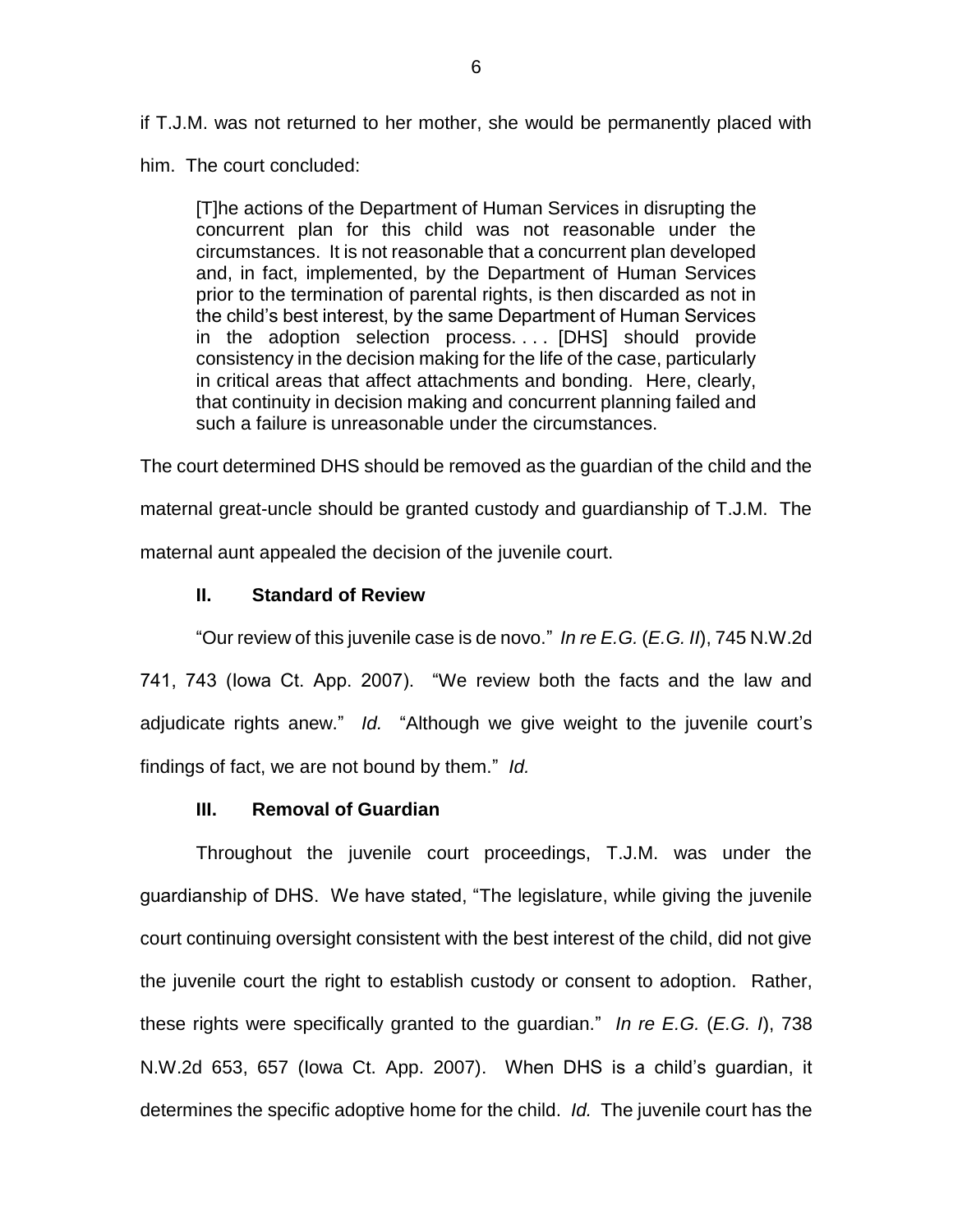ability to monitor the placement, but it does not have the authority "to direct a *specific* placement." *Id.*; *accord In re C.D.P.*, 315 N.W.2d 731, 733 (Iowa 1982).

In order to divest DHS of this responsibility, it must be removed as the child's guardian. *See E.G. I*, 738 N.W.2d at 657 n.10 (noting a procedure for removal of a guardian in juvenile court proceedings). The removal of a guardian is governed by section 232.118(1), which provides, "Upon application of an interested party or upon the court's own motion, the court having jurisdiction of the child may, after notice to the parties and a hearing, remove a court-appointed guardian and appoint a guardian in accordance with the provisions of section 232.117, subsection 3."

In considering whether DHS should be removed as the guardian of a child, we have looked at whether it has engaged in "unreasonable actions." *E.G. II*, 745 N.W.2d at 744. We have also looked at whether "the Department in any way failed in its guardianship duties or in looking out for [the child's] best interests." *Id.*; *accord In re S.O.*, No. 13-0740, 2013 WL 3458216, at \*2 (Iowa Ct. App. July 10, 2013) ("The juvenile court retains the authority to remove DHS as guardian if the department acts unreasonably or irresponsibly in discharging its duties."). The actions of DHS "must serve the best interests of the child." *In re N.V.*, 877 N.W.2d 146, 153 (Iowa Ct. App. 2016); *accord In re C.L.C.*, 479 N.W.2d 340, 345 (Iowa Ct. App. 1991) (noting "the overall principle of chapter 232 [is] to seek the best interests of the child").

We turn then to the issue of whether DHS acted unreasonably, irresponsibly, or contrary to the child's best interests in this case. In making its determination of the best placement for a child, DHS is required to follow section 232.108, which provides:

7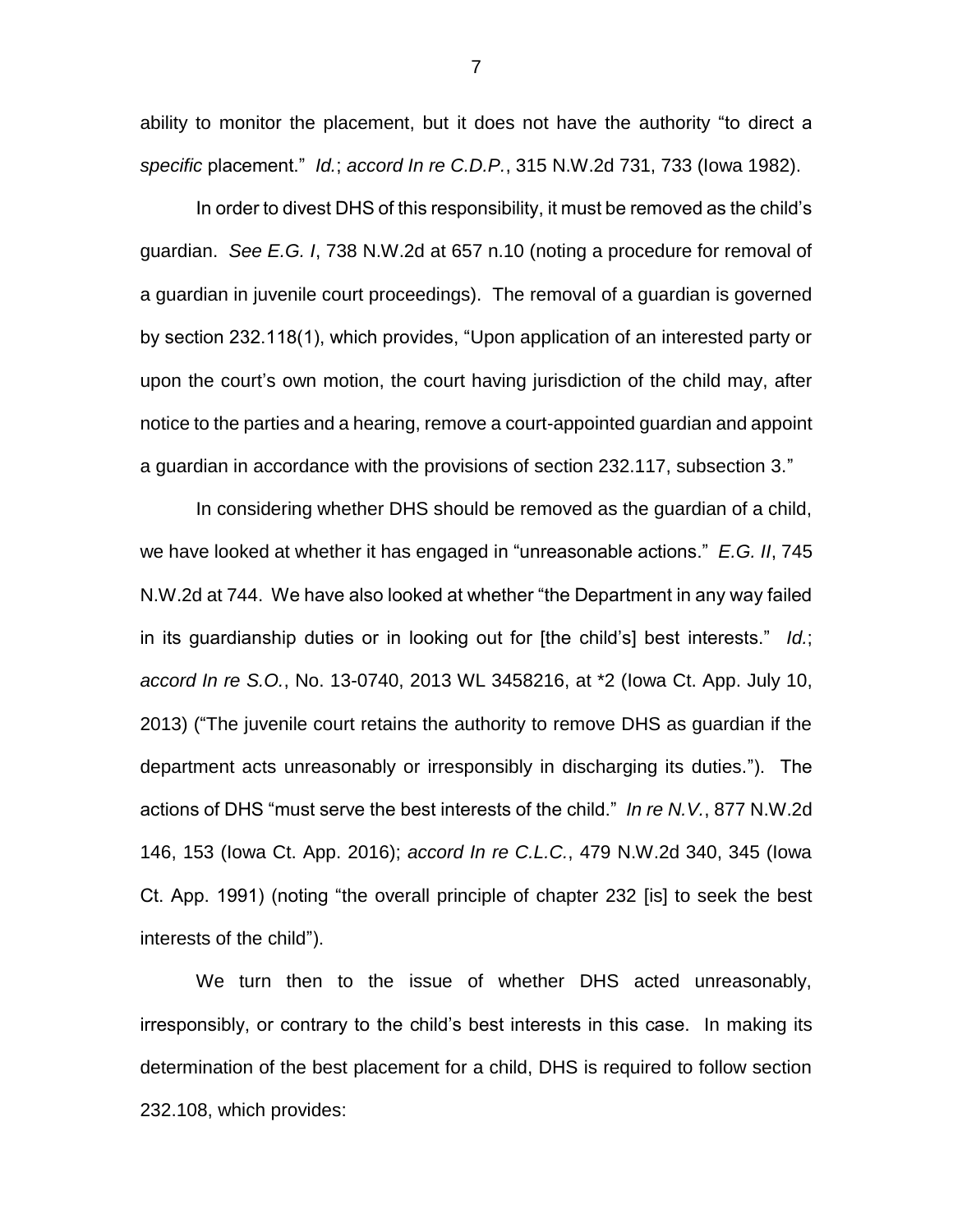(1) If the court orders the transfer of custody of a child and siblings to the department or other agency for placement under this division, . . . the department or other agency shall make a reasonable effort to place the child and siblings together in the same placement. The requirement of this subsection remains applicable to custody transfer orders made at separate times and applies in addition to efforts made by the department or agency to place the child with a relative.

(2) If the requirements of subsection 1 apply but the siblings are not placed in the same placement together, the department or other agency shall provide the siblings with the reasons why and the efforts being made to facilitate such placement, or why making efforts for such placement is not appropriate.

Iowa Code section 232.108(1) "requires the department to 'make a

reasonable effort to place the child and siblings together in the same placement.'"

*In re J.B.*, No. 18-1177, 2018 WL 4362753, at \*2 (Iowa Ct. App. Sept. 12, 2018)

(quoting Iowa Code § 232.108(1)). "[T]he importance of sibling relationships has

been statutorily recognized in section 232.108." *In re M.D.*, No. 17-1893, 2018 WL

739351, at \*2 (Iowa Ct. App. Feb. 7, 2018). "[T]he overall thrust of section 232.108

[is] to maintain sibling relationships absent clear and convincing evidence it would

be detrimental." *In re A.J.*, No. 13-0216, 2013 WL 1227360, at \*3 (Iowa Ct. App.

Mar. 27, 2013).

 $\overline{a}$ 

DHS followed this statutory mandate and determined T.J.M. and Z.M.S. should be placed together if feasible. $4$  It determined there might be short-term problems for T.J.M. in moving her from the home of the maternal great-uncle but concluded it would be in her long-term best interests to grow up in a home with her

<sup>&</sup>lt;sup>4</sup> The children's other sibling, S.J.M., lived with her father, J.S., who was not the father of T.J.M. or Z.M.S. J.S. testified he was not in a position to be a permanent placement for T.J.M. or Z.M.S. He stated S.J.M. should have visits with her siblings, and both the maternal aunt and maternal great-uncle agreed there should be visits between all of the siblings.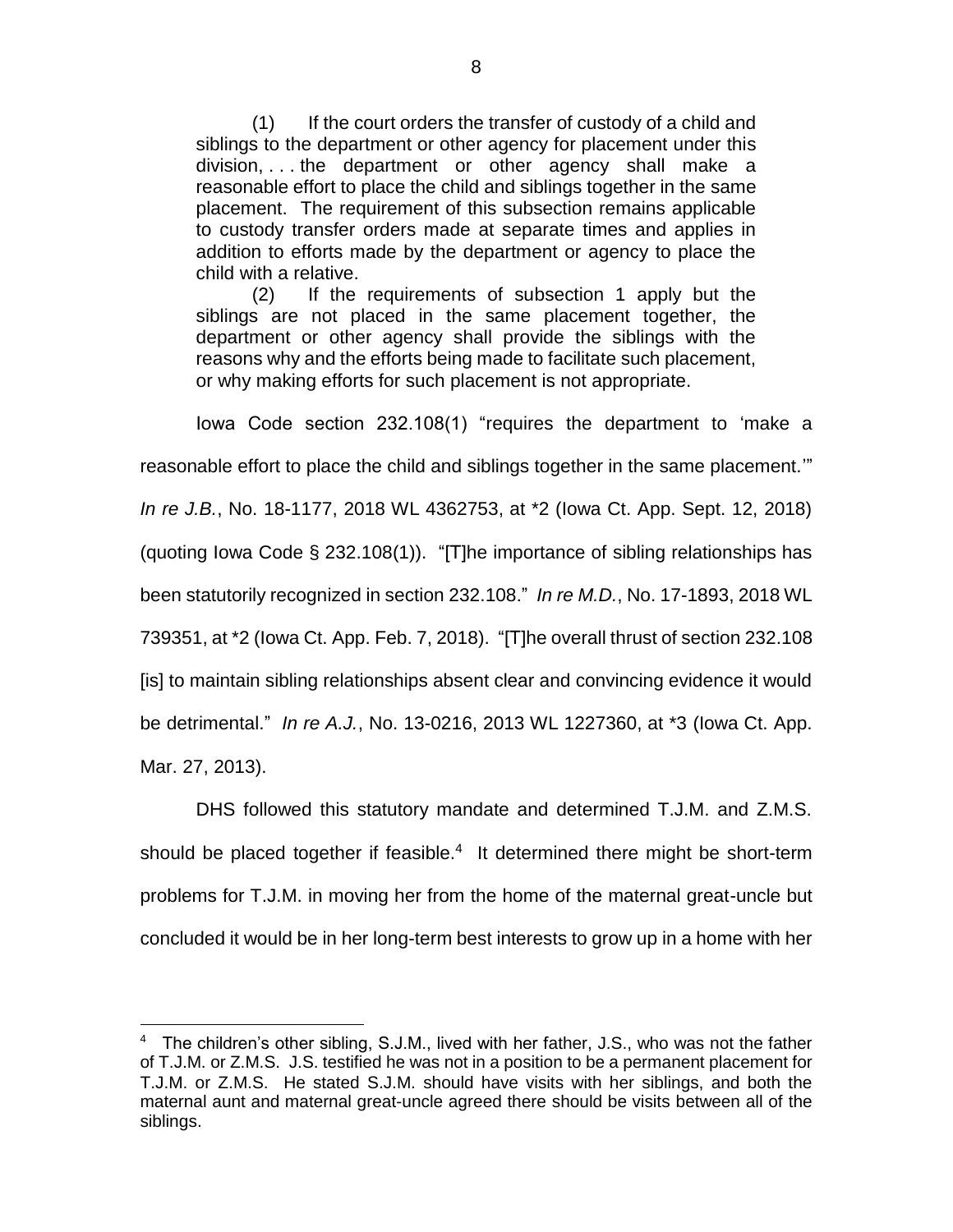sibling. The juvenile court did not find the home of the maternal aunt was unsuitable, stating:

[T.J.M.] has two sets of appropriate, loving maternal relatives seeking to adopt her. Each family clearly loves [T.J.M.] and has a bond with her. They each have the ability to provide a home and meet the child's basic needs. Each prospective adoptive family also has a biological connection to [T.J.M.'s] mother. There are pros and cons to each potential placement.

The court also found:

Although there has been speculation that [Z.M.S.'s] medical needs would prevent the [maternal aunt] from adequately caring for [T.J.M.], there is no convincing evidence to support the conclusion that [T.J.M.] has been unsafe or uncared for while with the [maternal aunt] or that [Z.M.S.'s] needs have taken priority over [T.J.M.'s] when she is in the [maternal aunt's] home.

The juvenile court did not conclude DHS failed to act in the child's best interests

when placing the child in the home of the maternal aunt.

Instead, the court's decision finding DHS acted unreasonably was based on its disagreement with the process through which the decision was made. The court specifically found the maternal great-uncle had been led to believe the placement of T.J.M. in his home would be permanent. The court found DHS "should provide consistency in the decision-making for the life of the case, particularly in critical areas that affect attachments and bonding." The court's conclusions ignore the work of the DHS adoption unit in the process.

A similar situation was addressed in *E.G. II*, 745 N.W.2d at 742, where a foster mother who had cared for a child for a lengthy period of time challenged DHS's decision to place the child with a different family for adoption. We recognized the foster mother's bond with the child but stated this did not give her any enforceable rights to the child. *Id.* at 744. We affirmed the decision of DHS,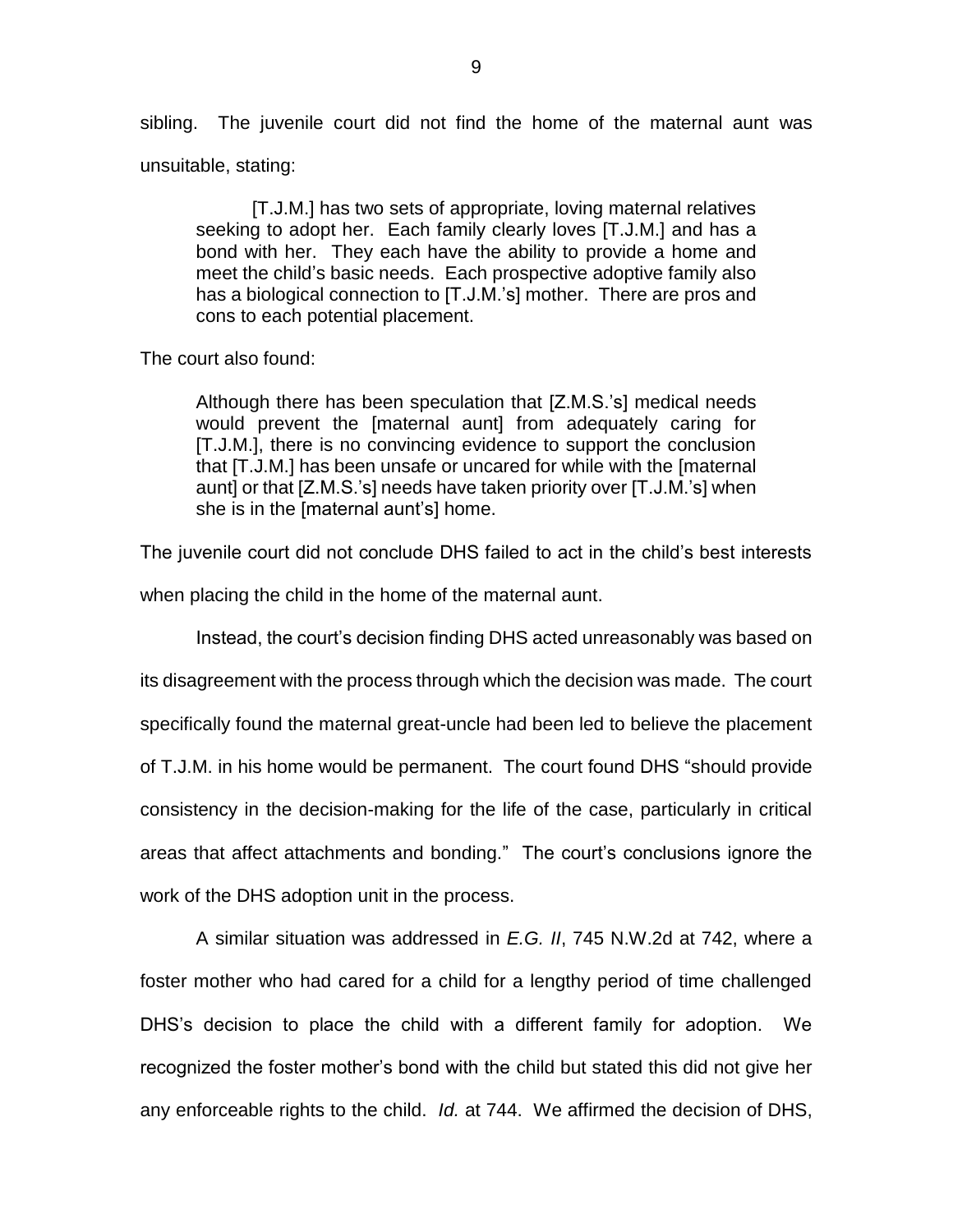finding "[t]here is no evidence the Department in any way failed in its guardianship duties or in looking out for [the child's] best interests." *Id.*; *accord In re R.S.*, No. 15-1244, 2015 WL 5578273, at \*1 (Iowa Ct. App. Sept. 23, 2015) (noting DHS does not have a statutory duty "to preserve a pre-adoptive foster care placement following removal of the child from the placement").

Although *E.G. II* and *R.S.* involve foster parents rather than a relative placement, these cases show there is no statutory authority giving the maternal great-uncle as the placement for the child during the juvenile court proceedings any greater rights to the child than the maternal aunt. We determine the juvenile court improperly found DHS acted unreasonably by not giving more deference to the maternal great-uncle because the child had been previously placed in his care.

In addition, we note the lengthy statement given by DHS in support of its decision shows the decision to move T.J.M. to the home of the maternal aunt was not made lightly. We do not agree with the court's findings DHS made an "abrupt change." DHS's decision, as guardian of T.J.M., was made after considering several relevant factors in an attempt to act in the child's best interests. We also note Z.M.S.'s medical concerns, which were the primary reason T.J.M. and Z.M.S. were initially placed separately, have now largely abated.

In our de novo review of the facts and the law, we conclude DHS did not act unreasonably, irresponsibly, or contrary to the best interests of T.J.M. when it determined the child should be permanently placed in the home of the maternal aunt. We reverse the juvenile court's decision removing DHS as the guardian of the child and placing the child in the guardianship and custody of the maternal